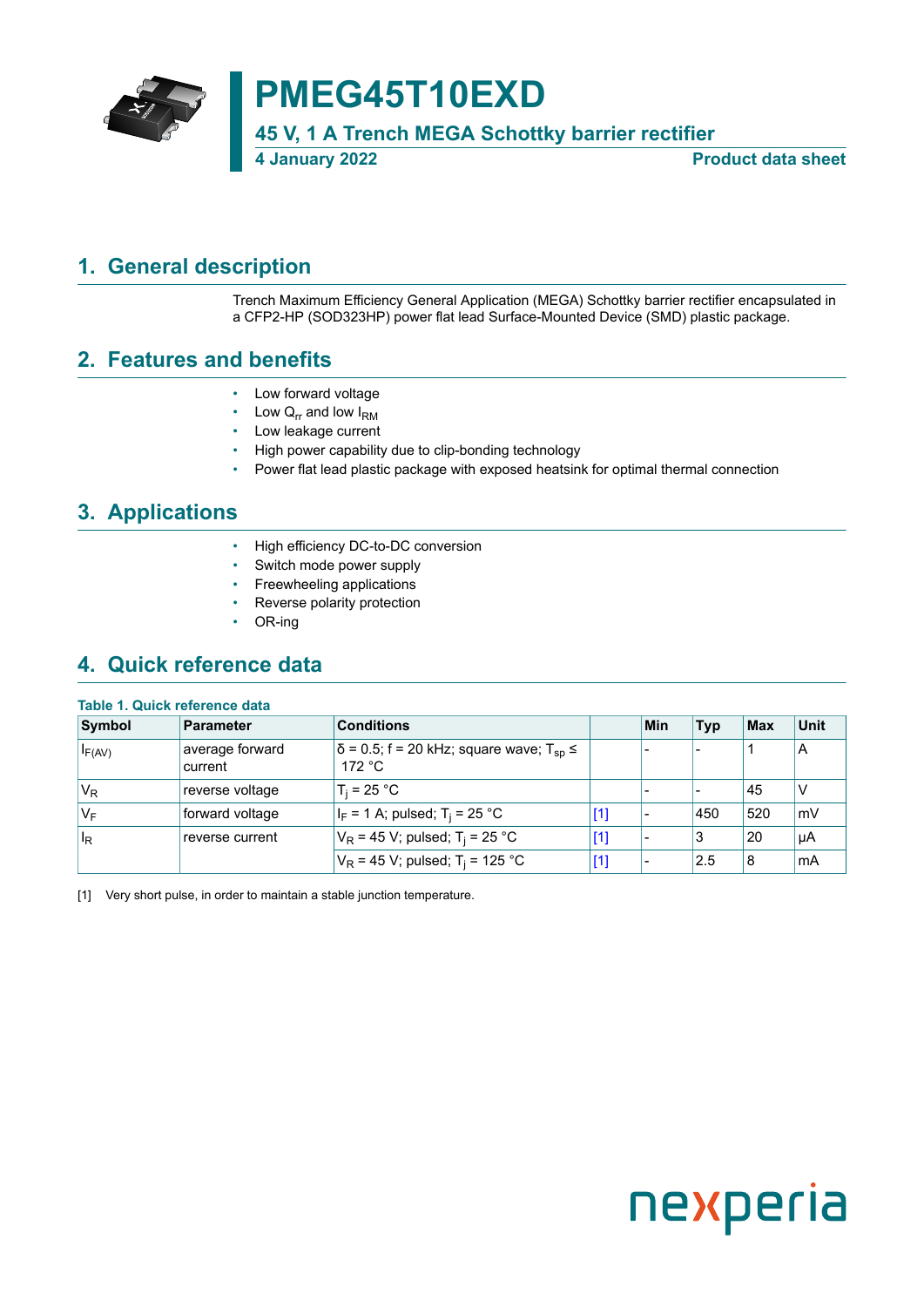### <span id="page-1-1"></span><span id="page-1-0"></span>**5. Pinning information**

| <b>Table 2. Pinning information</b> |        |                    |                                            |                            |  |  |  |  |
|-------------------------------------|--------|--------------------|--------------------------------------------|----------------------------|--|--|--|--|
| Pin                                 | Symbol | <b>Description</b> | <b>Simplified outline</b>                  | <b>Graphic symbol</b>      |  |  |  |  |
|                                     | К      | cathode            |                                            |                            |  |  |  |  |
| 2                                   | A      | anode              | Transparent top view<br>CFP2-HP (SOD323HP) | к <del>Ю</del> А<br>sym001 |  |  |  |  |

### <span id="page-1-2"></span>**6. Ordering information**

| <b>Table 3. Ordering information</b> |             |                                                                                                        |          |  |  |  |
|--------------------------------------|-------------|--------------------------------------------------------------------------------------------------------|----------|--|--|--|
| Type number                          | Package     |                                                                                                        |          |  |  |  |
|                                      | <b>Name</b> | <b>Description</b>                                                                                     | Version  |  |  |  |
| PMEG45T10EXD                         | CFP2-HP     | SOD323HP: plastic surface-mounted package with<br>solderable lead ends; 2.2 mm x 1.3 mm x 0.68 mm body | SOD323HP |  |  |  |

### <span id="page-1-3"></span>**7. Marking**

| <b>Table 4. Marking codes</b> |                     |  |  |  |  |
|-------------------------------|---------------------|--|--|--|--|
| Type number                   | <b>Marking code</b> |  |  |  |  |
| PMEG45T10EXD                  | 2H                  |  |  |  |  |

### <span id="page-1-4"></span>**8. Limiting values**

#### **Table 5. Limiting values**

*In accordance with the Absolute Maximum Rating System (IEC60134).*

| Symbol                       | Parameter                              | <b>Conditions</b>                                                                  |       | <b>Min</b> | <b>Max</b> | <b>Unit</b> |
|------------------------------|----------------------------------------|------------------------------------------------------------------------------------|-------|------------|------------|-------------|
| $V_R$                        | reverse voltage                        | $T_i = 25 °C$                                                                      |       |            | 45         | ٧           |
| l <sub>F</sub>               | forward current                        | $\delta$ = 1; T <sub>sp</sub> ≤ 171 °C                                             |       |            | 1.4        | A           |
| $I_{F(AV)}$                  | average forward current                | $\delta$ = 0.5; f = 20 kHz; square wave; T <sub>sp</sub> $\leq$<br>172 $\degree$ C |       |            |            | ΙA          |
| <b>IFSM</b>                  | non-repetitive peak<br>forward current | $t_p$ = 8.3 ms; half sine wave; $T_{i(init)}$ = 25 °C                              |       |            | 15         | A           |
| $P_{\text{tot}}$             | total power dissipation                | $T_{amb} \leq 25 °C$                                                               | $[1]$ |            | 0.65       | W           |
|                              |                                        |                                                                                    | $[2]$ |            | 1.2        | W           |
| $T_i$                        | junction temperature                   |                                                                                    |       |            | 175        | °C          |
| $\mathsf{T}_{\mathsf{amb}}$  | ambient temperature                    |                                                                                    |       | $-55$      | 175        | °C          |
| ${\mathsf T}_{\textsf{stg}}$ | storage temperature                    |                                                                                    |       | $-65$      | 175        | $^{\circ}C$ |

[1] Device mounted on an FR4 Printed-Circuit Board (PCB), single-sided copper, tin-plated and standard footprint.

[2] Device mounted on an FR4 PCB, single-sided copper, tin-plated, mounting pad for cathode 1 cm<sup>2</sup>.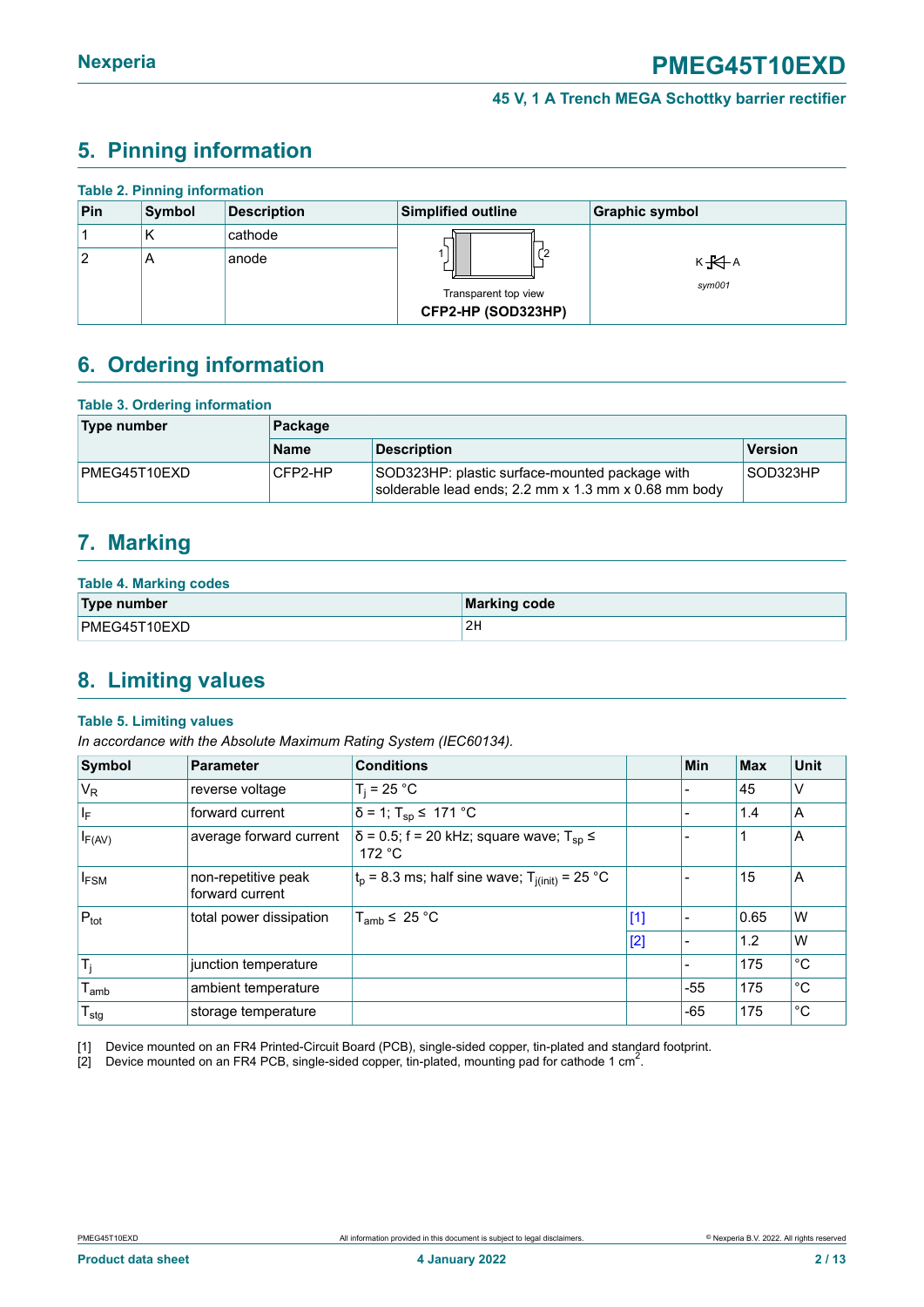### <span id="page-2-1"></span><span id="page-2-0"></span>**9. Thermal characteristics**

#### **Table 6. Thermal characteristics**

| Symbol         | <b>Parameter</b>                                      | <b>Conditions</b> |         | Min                      | <b>Typ</b> | Max | Unit |
|----------------|-------------------------------------------------------|-------------------|---------|--------------------------|------------|-----|------|
| $R_{th(j-a)}$  | ⊥thermal resistance from Lin free air                 |                   | [1] [2] | $\overline{\phantom{a}}$ |            | 230 | K/W  |
|                | junction to ambient                                   |                   | [1] [3] |                          |            | 125 | K/W  |
| $R_{th(j-sp)}$ | thermal resistance from l<br>junction to solder point |                   | [4      | $\overline{\phantom{a}}$ |            | 6   | K/W  |

[1] For Schottky barrier diodes thermal runaway has to be considered, as in some applications the reverse power losses  $P_R$  are a significant part of the total power losses.

[2] Device mounted on an FR4 PCB, single-sided copper, tin-plated and standard footprint.

<sup>1</sup>3] Device mounted on an FR4 PCB, single-sided copper, tin-plated, mounting pad for cathode 1 cm<sup>2</sup>.

[4] Soldering point of cathode tab.

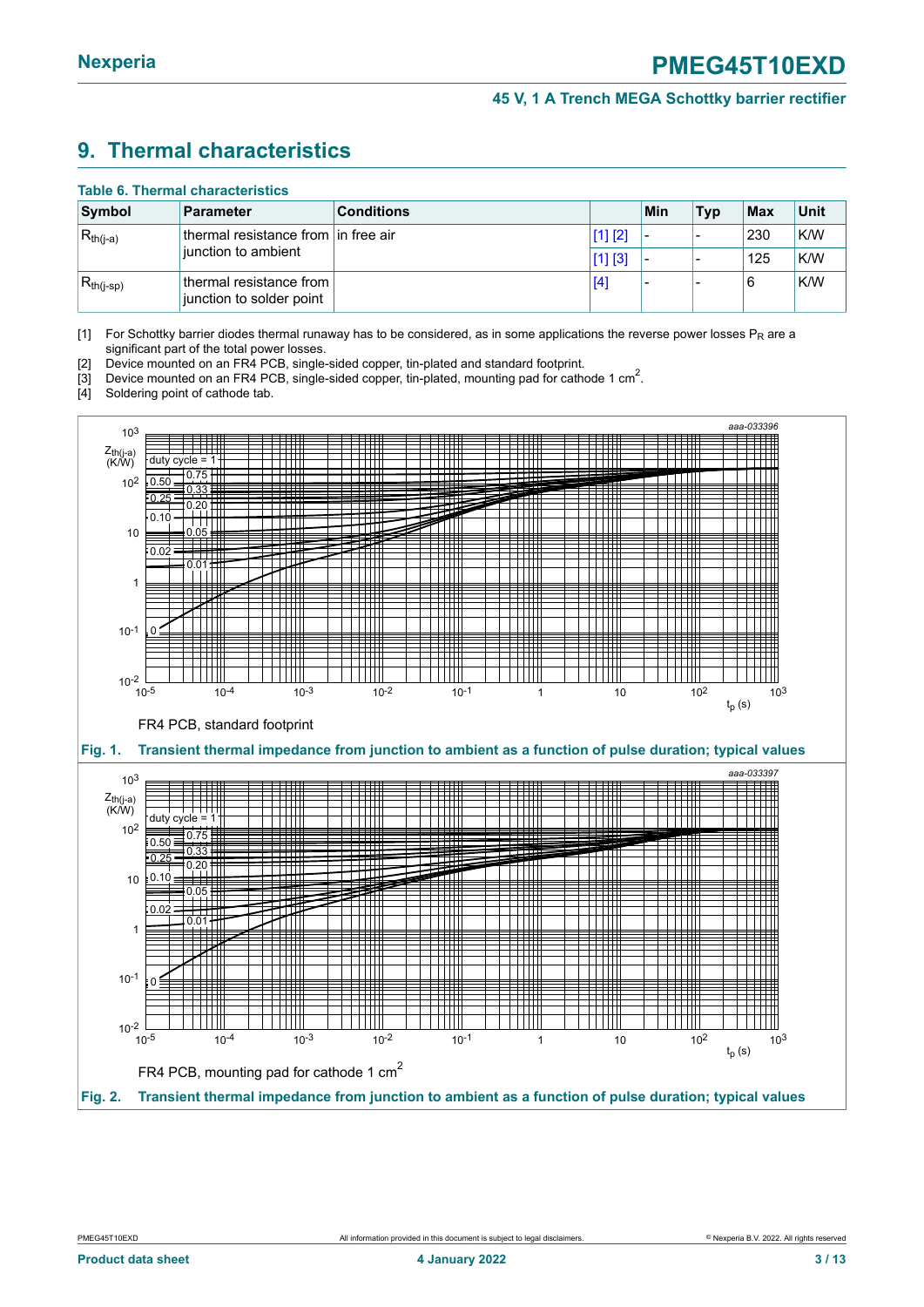### <span id="page-3-1"></span><span id="page-3-0"></span>**10. Characteristics**

|                        | <b>Table 7. Characteristics</b>        |                                                                         |       |                |                |            |        |
|------------------------|----------------------------------------|-------------------------------------------------------------------------|-------|----------------|----------------|------------|--------|
| <b>Symbol</b>          | <b>Parameter</b>                       | <b>Conditions</b>                                                       |       | Min            | <b>Typ</b>     | <b>Max</b> | Unit   |
| $V_{(BR)R}$            | reverse breakdown<br>voltage           | $I_R$ = 1 mA; pulsed; T <sub>i</sub> = 25 °C                            | $[1]$ | 45             |                |            | $\vee$ |
| $V_F$                  | forward voltage                        | $I_F = 0.1$ A; pulsed; T <sub>i</sub> = 25 °C                           | $[1]$ |                | 330            | 380        | mV     |
|                        |                                        | $ I_F = 0.5 A$ ; pulsed; T <sub>i</sub> = 25 °C                         | $[1]$ | $\overline{a}$ | 400            | 450        | mV     |
|                        |                                        | $ I_F = 0.7 A$ ; pulsed; T <sub>i</sub> = 25 °C                         | $[1]$ |                | 420            | 470        | mV     |
|                        |                                        | $ I_F = 1 A$ ; pulsed; T <sub>i</sub> = 25 °C                           | $[1]$ |                | 450            | 520        | mV     |
|                        |                                        | $I_F = 1$ A; pulsed; T <sub>i</sub> = -40 °C                            | $[1]$ |                | 505            | 575        | mV     |
|                        |                                        | $ I_F = 1 A$ ; pulsed; T <sub>i</sub> = 125 °C                          | $[1]$ |                | 360            | 430        | mV     |
|                        |                                        | $I_F$ = 1 A; pulsed; T <sub>i</sub> = 150 °C                            | $[1]$ |                | 340            | 410        | mV     |
| $\vert$ <sub>R</sub>   | reverse current                        | $V_R$ = 10 V; pulsed; T <sub>i</sub> = 25 °C                            | $[1]$ |                | 1.5            | 8.8        | μA     |
|                        |                                        | $V_R$ = 45 V; pulsed; T <sub>i</sub> = 25 °C                            | $[1]$ |                | 3              | 20         | μA     |
|                        |                                        | $V_R$ = 45 V; pulsed; T <sub>i</sub> = 125 °C                           | $[1]$ | $\overline{a}$ | 2.5            | 8          | mA     |
|                        |                                        | $V_R$ = 45 V; pulsed; T <sub>i</sub> = 150 °C                           | $[1]$ |                | 10             | 35         | mA     |
| $C_d$                  | diode capacitance                      | $V_R$ = 4 V; f = 1 MHz; T <sub>i</sub> = 25 °C                          |       |                | 130            |            | pF     |
|                        |                                        | $V_R$ = 10 V; f = 1 MHz; T <sub>i</sub> = 25 °C                         |       |                | 80             |            | pF     |
| $ t_{rr} $             | reverse recovery time<br>step recovery | $I_F = 0.5$ A; $I_R = 1$ A; $I_{R(meas)} = 0.25$ A;<br>$T_i = 25 °C$    |       |                | 4.5            |            | ns     |
|                        | reverse recovery time<br>ramp recovery | $d _{F}/dt = 100$ A/µs; $ _{F} = 1$ A; $V_{R} = 30$ V;<br>$T_i = 25 °C$ |       |                | 8              |            | ns     |
| $I_{\rm RM}$           | peak reverse recovery<br>current       |                                                                         |       |                | 0.36           |            | A      |
| $Q_{rr}$               | reverse recovery<br>charge             |                                                                         |       |                | $\overline{c}$ |            | nC     |
| <b>V<sub>FRM</sub></b> | peak forward recovery<br>voltage       | $I_F = 0.5$ A; dl <sub>F</sub> /dt = 20 A/µs; T <sub>i</sub> = 25 °C    |       |                | 405            |            | mV     |

[1] Very short pulse, in order to maintain a stable junction temperature.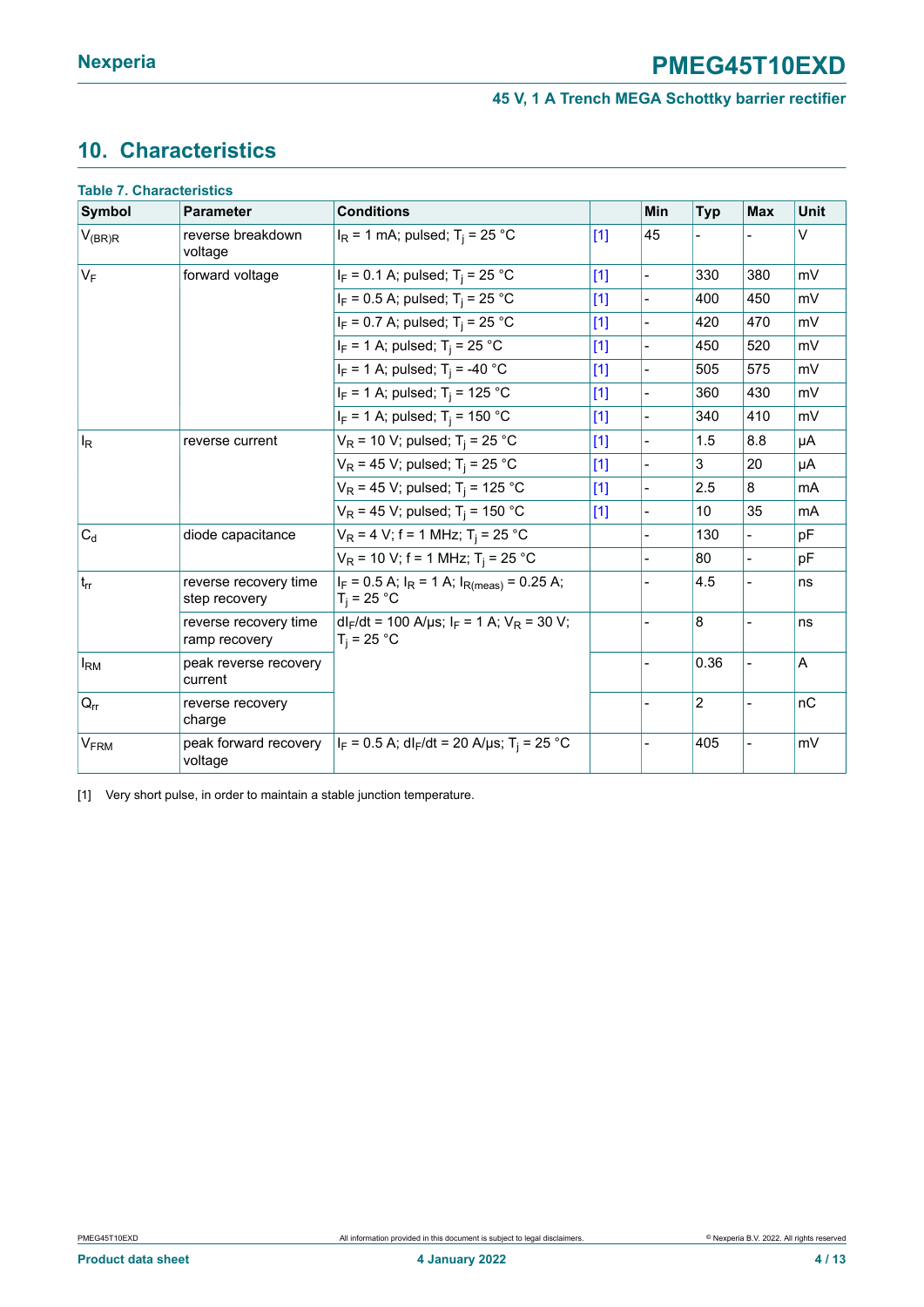#### **45 V, 1 A Trench MEGA Schottky barrier rectifier**

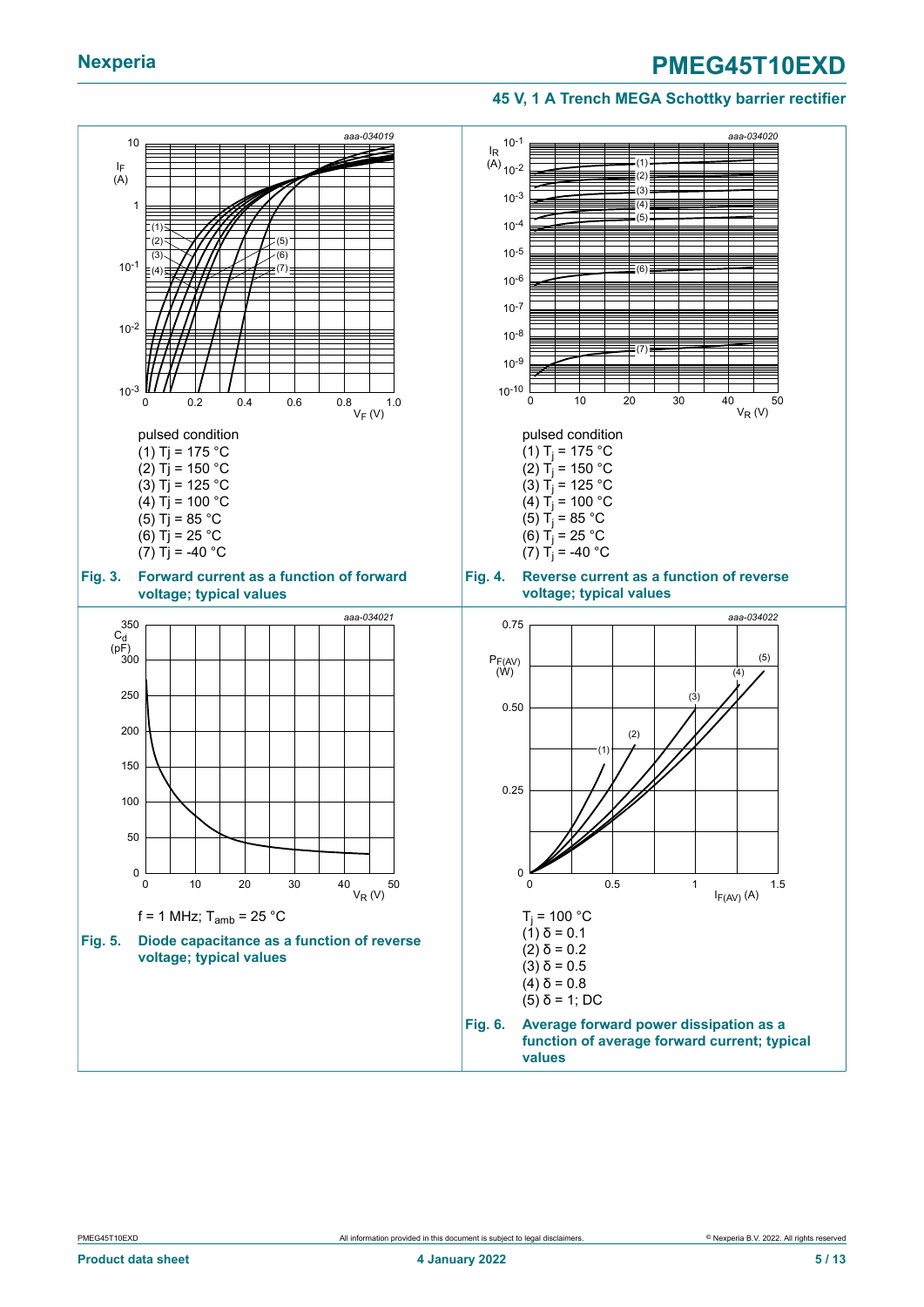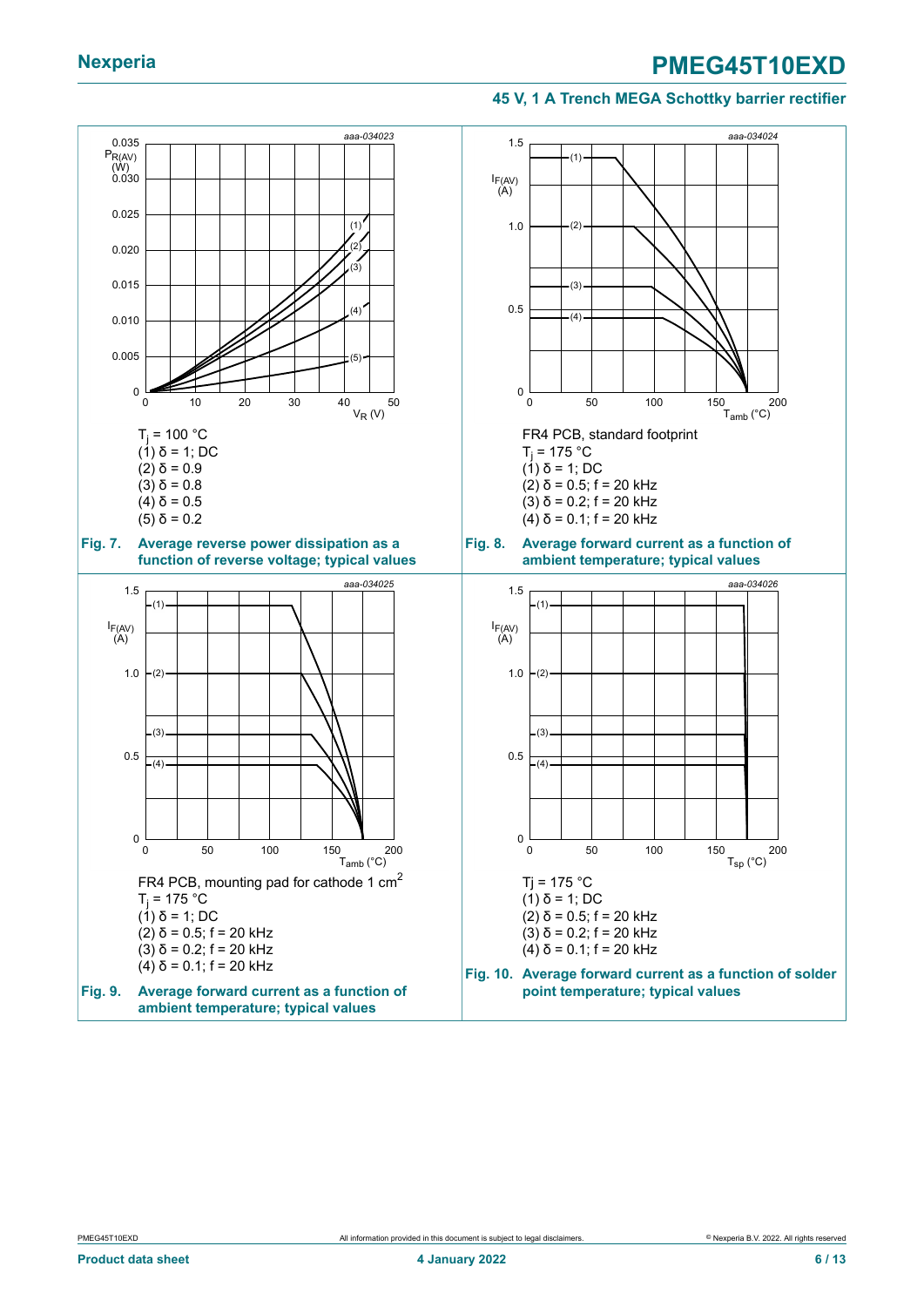#### **45 V, 1 A Trench MEGA Schottky barrier rectifier**

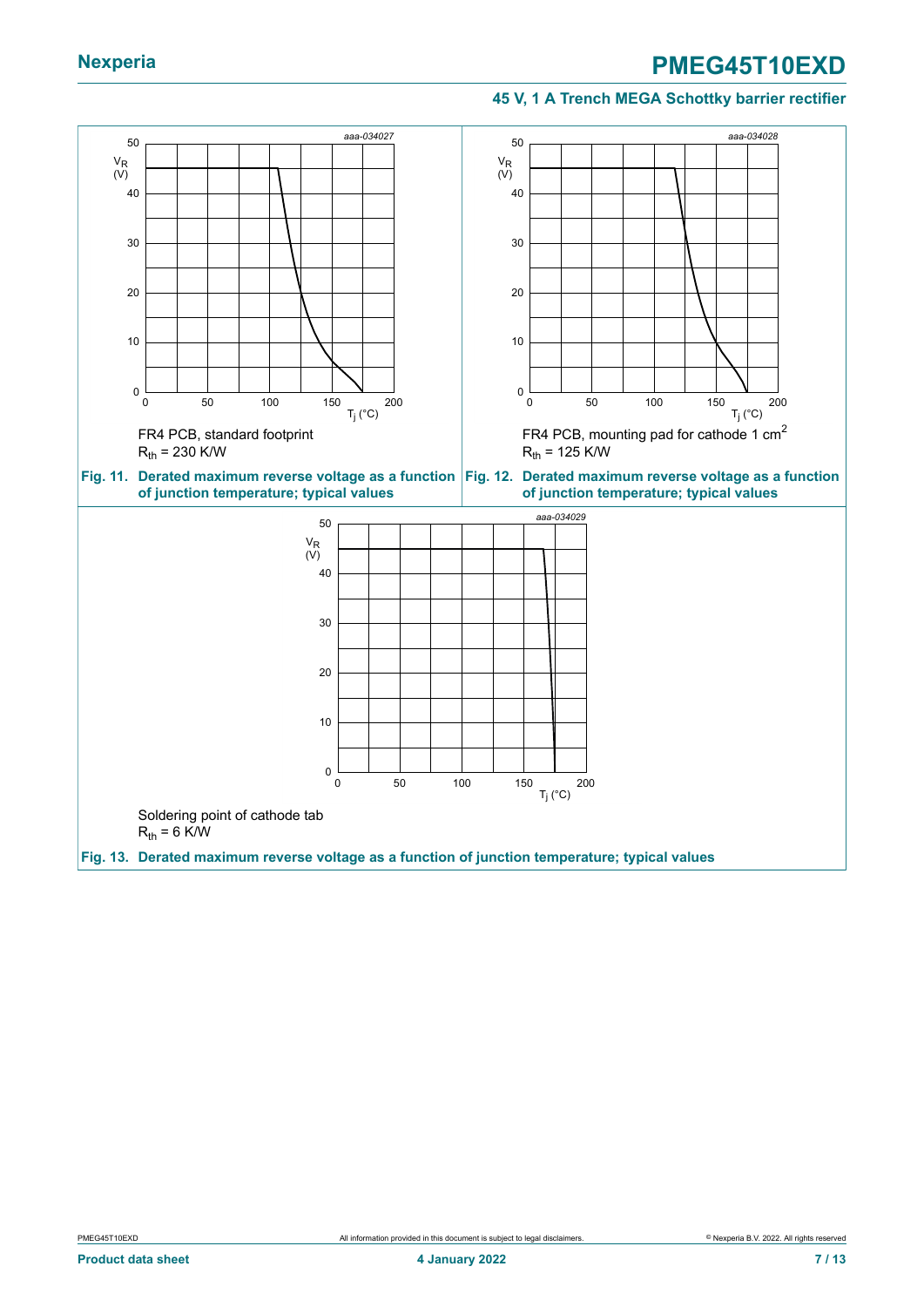### <span id="page-7-0"></span>**11. Test information**

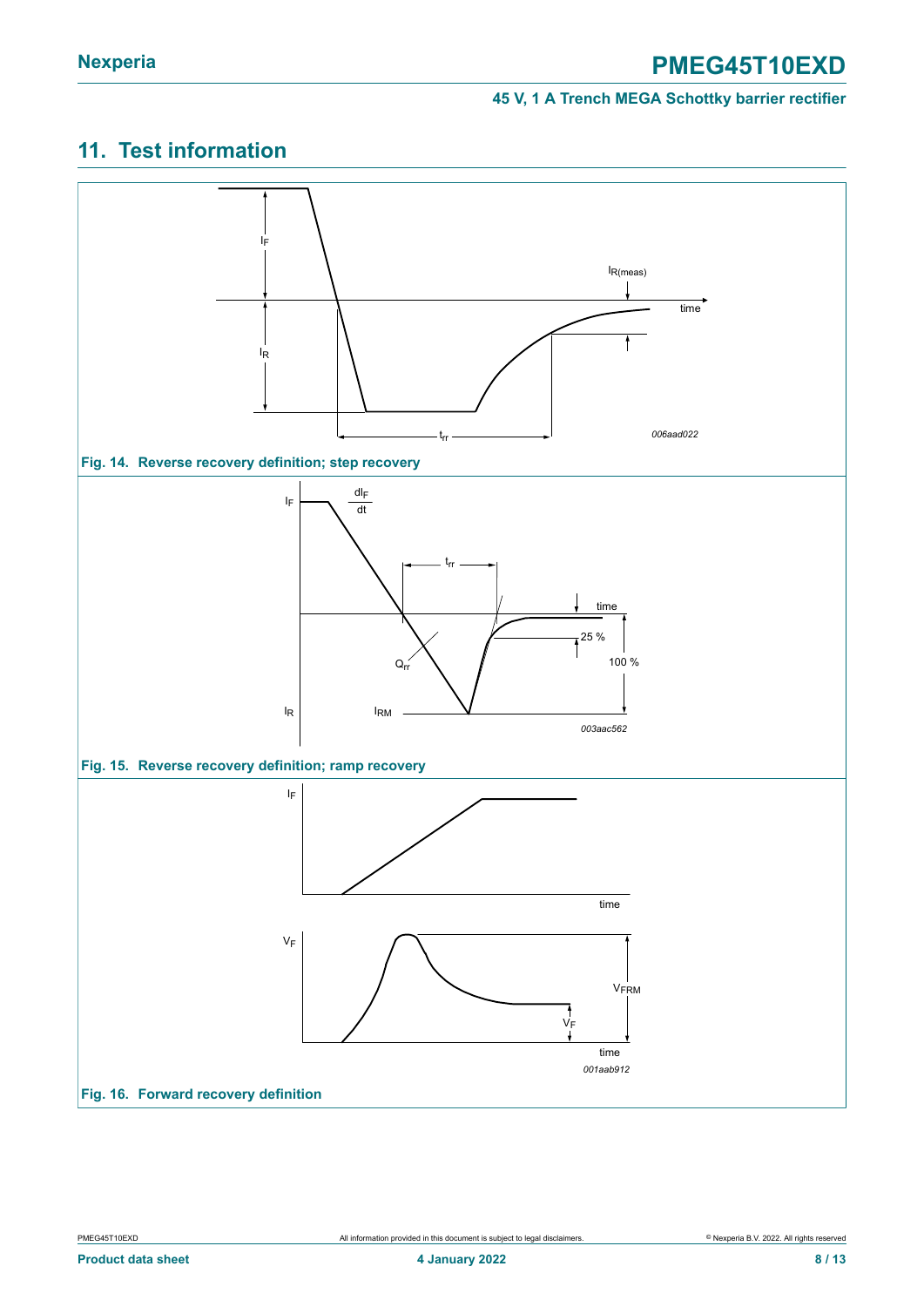#### **45 V, 1 A Trench MEGA Schottky barrier rectifier**



The current ratings for the typical waveforms are calculated according to the equations:

 $I_{F(AV)} = I_M \times \delta$  with  $I_M$  defined as peak current

 $I<sub>RMS</sub>$  = I<sub>F(AV)</sub> at DC, and I<sub>RMS</sub> = I<sub>M</sub> × √δ

with I<sub>RMS</sub> defined as RMS current.

### <span id="page-8-0"></span>**12. Package outline**

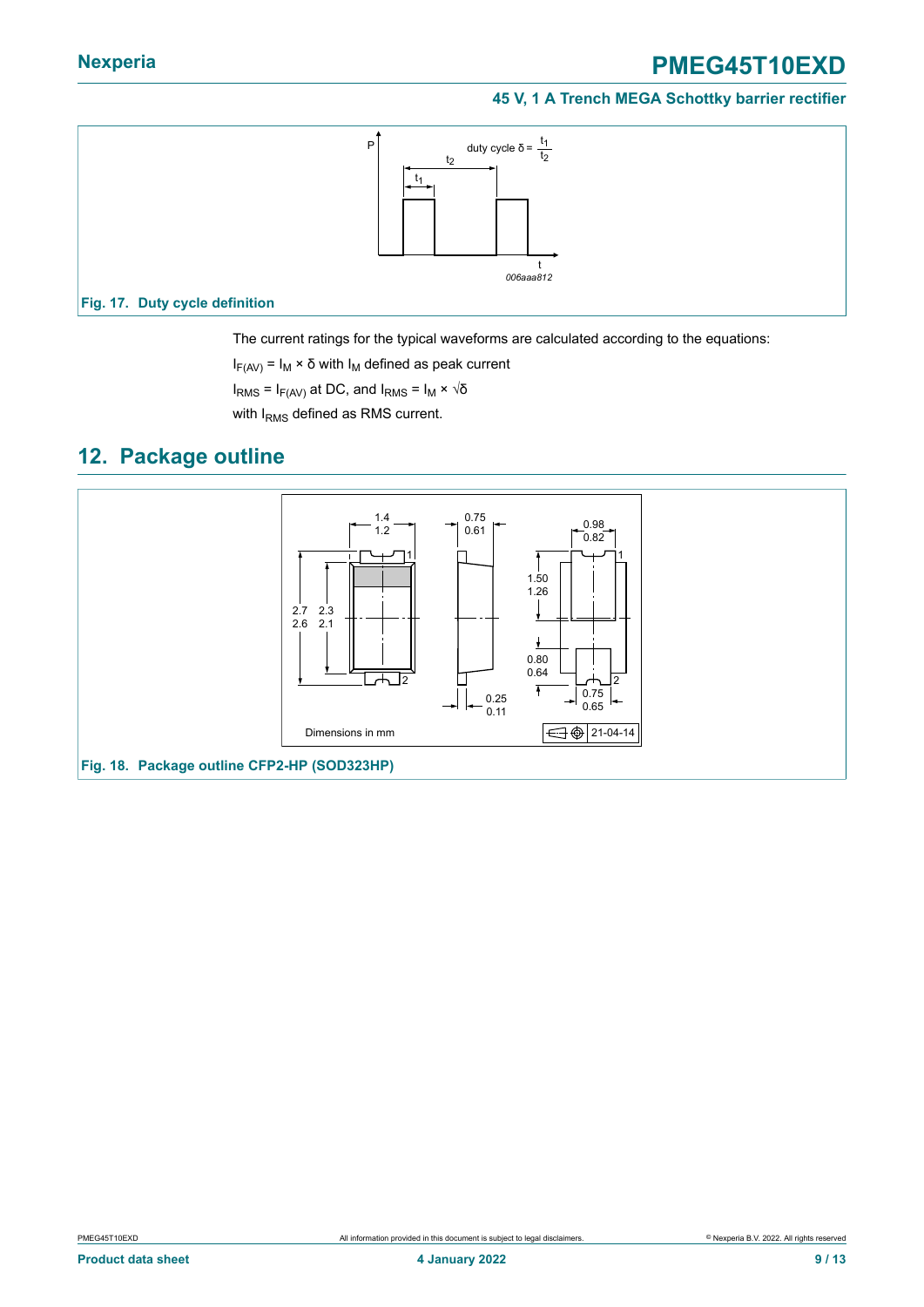#### **45 V, 1 A Trench MEGA Schottky barrier rectifier**

### <span id="page-9-0"></span>**13. Soldering**

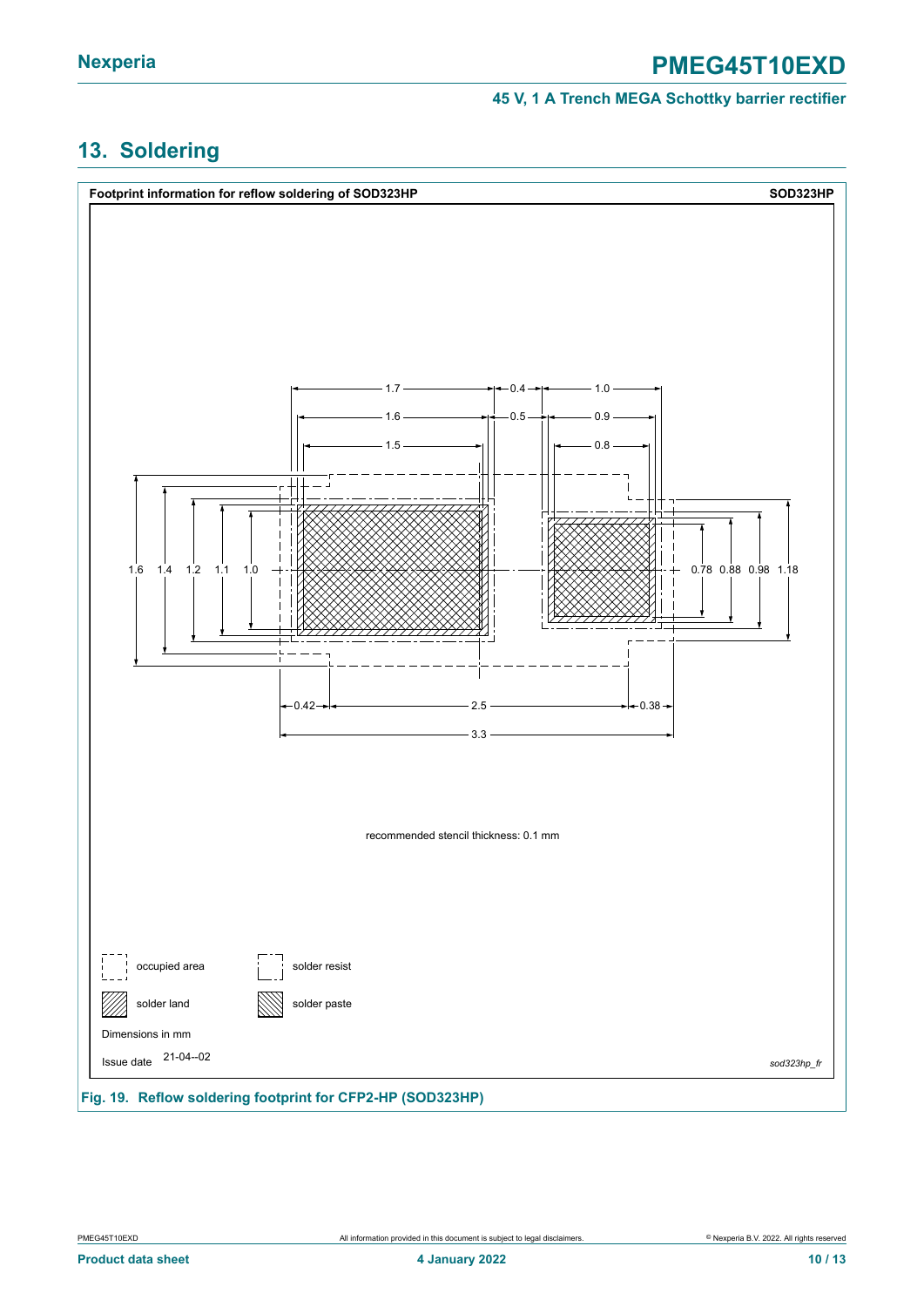### <span id="page-10-0"></span>**14. Revision history**

| <b>Table 8. Revision history</b> |               |                     |               |             |  |  |  |
|----------------------------------|---------------|---------------------|---------------|-------------|--|--|--|
| Data sheet ID                    | ∣Release date | ⊺Data sheet status  | Change notice | ∣Supersedes |  |  |  |
| IPMEG45T10EXD v.1                | 20220104      | ⊺Product data sheet |               |             |  |  |  |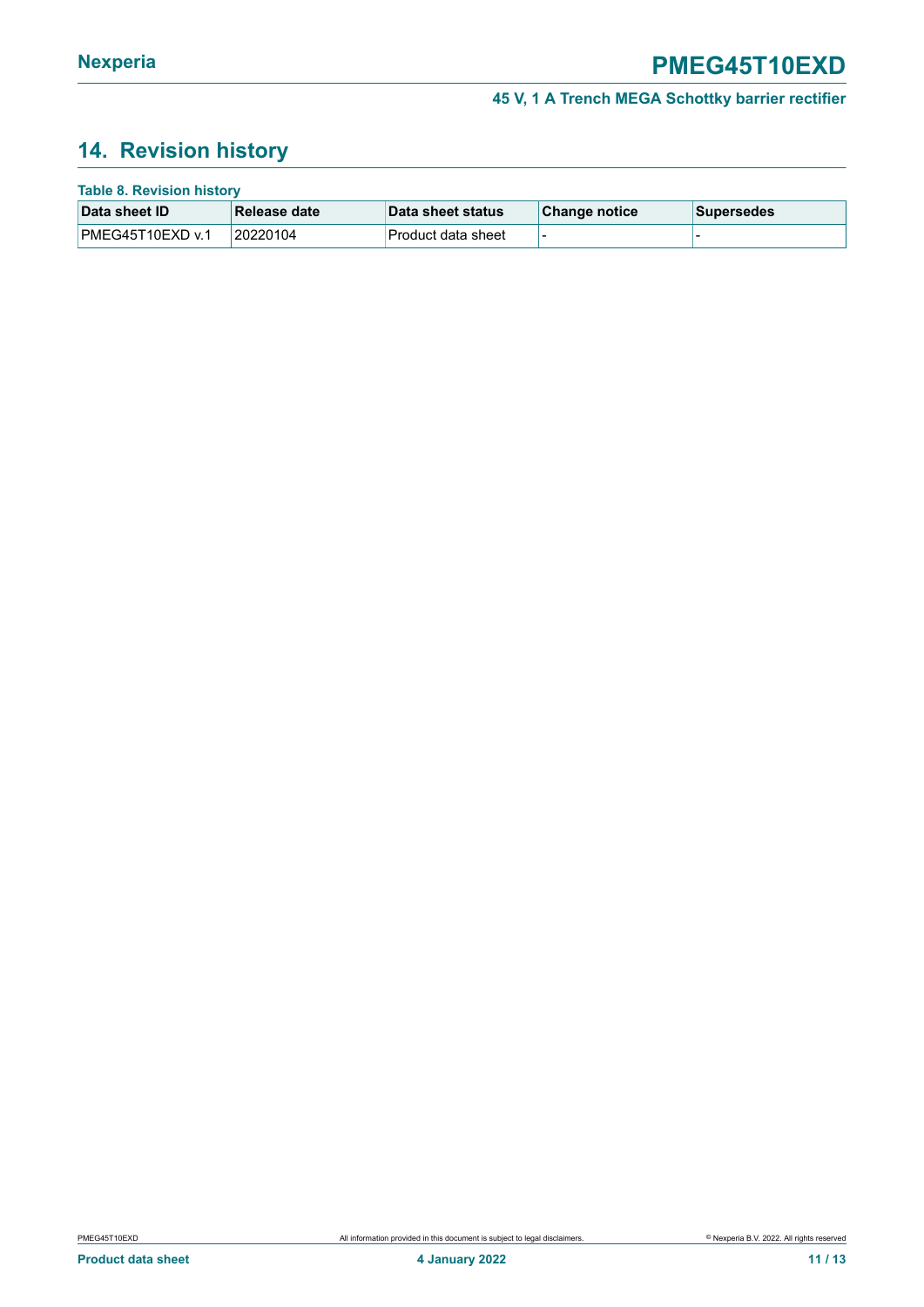### <span id="page-11-0"></span>**15. Legal information**

#### **Data sheet status**

| Document status<br>$[1]$ [2]      | Product<br>status [3] | <b>Definition</b>                                                                           |
|-----------------------------------|-----------------------|---------------------------------------------------------------------------------------------|
| Objective [short]<br>data sheet   | Development           | This document contains data from<br>the objective specification for<br>product development. |
| Preliminary [short]<br>data sheet | Qualification         | This document contains data from<br>the preliminary specification.                          |
| Product [short]<br>data sheet     | Production            | This document contains the product<br>specification.                                        |

[1] Please consult the most recently issued document before initiating or completing a design.

- The term 'short data sheet' is explained in section "Definitions".
- [3] The product status of device(s) described in this document may have changed since this document was published and may differ in case of multiple devices. The latest product status information is available on the internet at [https://www.nexperia.com.](https://www.nexperia.com)

#### **Definitions**

**Draft** — The document is a draft version only. The content is still under internal review and subject to formal approval, which may result in modifications or additions. Nexperia does not give any representations or warranties as to the accuracy or completeness of information included herein and shall have no liability for the consequences of use of such information.

**Short data sheet** — A short data sheet is an extract from a full data sheet with the same product type number(s) and title. A short data sheet is intended for quick reference only and should not be relied upon to contain detailed and full information. For detailed and full information see the relevant full data sheet, which is available on request via the local Nexperia sales office. In case of any inconsistency or conflict with the short data sheet, the full data sheet shall prevail.

**Product specification** — The information and data provided in a Product data sheet shall define the specification of the product as agreed between Nexperia and its customer, unless Nexperia and customer have explicitly agreed otherwise in writing. In no event however, shall an agreement be valid in which the Nexperia product is deemed to offer functions and qualities beyond those described in the Product data sheet.

#### **Disclaimers**

**Limited warranty and liability** — Information in this document is believed to be accurate and reliable. However, Nexperia does not give any representations or warranties, expressed or implied, as to the accuracy or completeness of such information and shall have no liability for the consequences of use of such information. Nexperia takes no responsibility for the content in this document if provided by an information source outside of Nexperia.

In no event shall Nexperia be liable for any indirect, incidental, punitive, special or consequential damages (including - without limitation - lost profits, lost savings, business interruption, costs related to the removal or replacement of any products or rework charges) whether or not such damages are based on tort (including negligence), warranty, breach of contract or any other legal theory.

Notwithstanding any damages that customer might incur for any reason whatsoever, Nexperia's aggregate and cumulative liability towards customer for the products described herein shall be limited in accordance with the Terms and conditions of commercial sale of Nexperia.

**Right to make changes** — Nexperia reserves the right to make changes to information published in this document, including without limitation specifications and product descriptions, at any time and without notice. This document supersedes and replaces all information supplied prior to the publication hereof

**Suitability for use** — Nexperia products are not designed, authorized or warranted to be suitable for use in life support, life-critical or safety-critical systems or equipment, nor in applications where failure or malfunction of an Nexperia product can reasonably be expected to result in personal

#### **45 V, 1 A Trench MEGA Schottky barrier rectifier**

injury, death or severe property or environmental damage. Nexperia and its suppliers accept no liability for inclusion and/or use of Nexperia products in such equipment or applications and therefore such inclusion and/or use is at the customer's own risk.

**Quick reference data** — The Quick reference data is an extract of the product data given in the Limiting values and Characteristics sections of this document, and as such is not complete, exhaustive or legally binding.

**Applications** — Applications that are described herein for any of these products are for illustrative purposes only. Nexperia makes no representation or warranty that such applications will be suitable for the specified use without further testing or modification.

Customers are responsible for the design and operation of their applications and products using Nexperia products, and Nexperia accepts no liability for any assistance with applications or customer product design. It is customer's sole responsibility to determine whether the Nexperia product is suitable and fit for the customer's applications and products planned, as well as for the planned application and use of customer's third party customer(s). Customers should provide appropriate design and operating safeguards to minimize the risks associated with their applications and products.

Nexperia does not accept any liability related to any default, damage, costs or problem which is based on any weakness or default in the customer's applications or products, or the application or use by customer's third party customer(s). Customer is responsible for doing all necessary testing for the customer's applications and products using Nexperia products in order to avoid a default of the applications and the products or of the application or use by customer's third party customer(s). Nexperia does not accept any liability in this respect.

**Limiting values** — Stress above one or more limiting values (as defined in the Absolute Maximum Ratings System of IEC 60134) will cause permanent damage to the device. Limiting values are stress ratings only and (proper) operation of the device at these or any other conditions above those given in the Recommended operating conditions section (if present) or the Characteristics sections of this document is not warranted. Constant or repeated exposure to limiting values will permanently and irreversibly affect the quality and reliability of the device.

**Terms and conditions of commercial sale** — Nexperia products are sold subject to the general terms and conditions of commercial sale, as published at [http://www.nexperia.com/profile/terms,](http://www.nexperia.com/profile/terms) unless otherwise agreed in a valid written individual agreement. In case an individual agreement is concluded only the terms and conditions of the respective agreement shall apply. Nexperia hereby expressly objects to applying the customer's general terms and conditions with regard to the purchase of Nexperia products by customer.

**No offer to sell or license** — Nothing in this document may be interpreted or construed as an offer to sell products that is open for acceptance or the grant, conveyance or implication of any license under any copyrights, patents or other industrial or intellectual property rights.

**Export control** — This document as well as the item(s) described herein may be subject to export control regulations. Export might require a prior authorization from competent authorities.

**Non-automotive qualified products** — Unless this data sheet expressly states that this specific Nexperia product is automotive qualified, the product is not suitable for automotive use. It is neither qualified nor tested in accordance with automotive testing or application requirements. Nexperia accepts no liability for inclusion and/or use of non-automotive qualified products in automotive equipment or applications.

In the event that customer uses the product for design-in and use in automotive applications to automotive specifications and standards, customer (a) shall use the product without Nexperia's warranty of the product for such automotive applications, use and specifications, and (b) whenever customer uses the product for automotive applications beyond Nexperia's specifications such use shall be solely at customer's own risk, and (c) customer fully indemnifies Nexperia for any liability, damages or failed product claims resulting from customer design and use of the product for automotive applications beyond Nexperia's standard warranty and Nexperia's product specifications.

**Translations** — A non-English (translated) version of a document is for reference only. The English version shall prevail in case of any discrepancy between the translated and English versions.

#### **Trademarks**

Notice: All referenced brands, product names, service names and trademarks are the property of their respective owners.